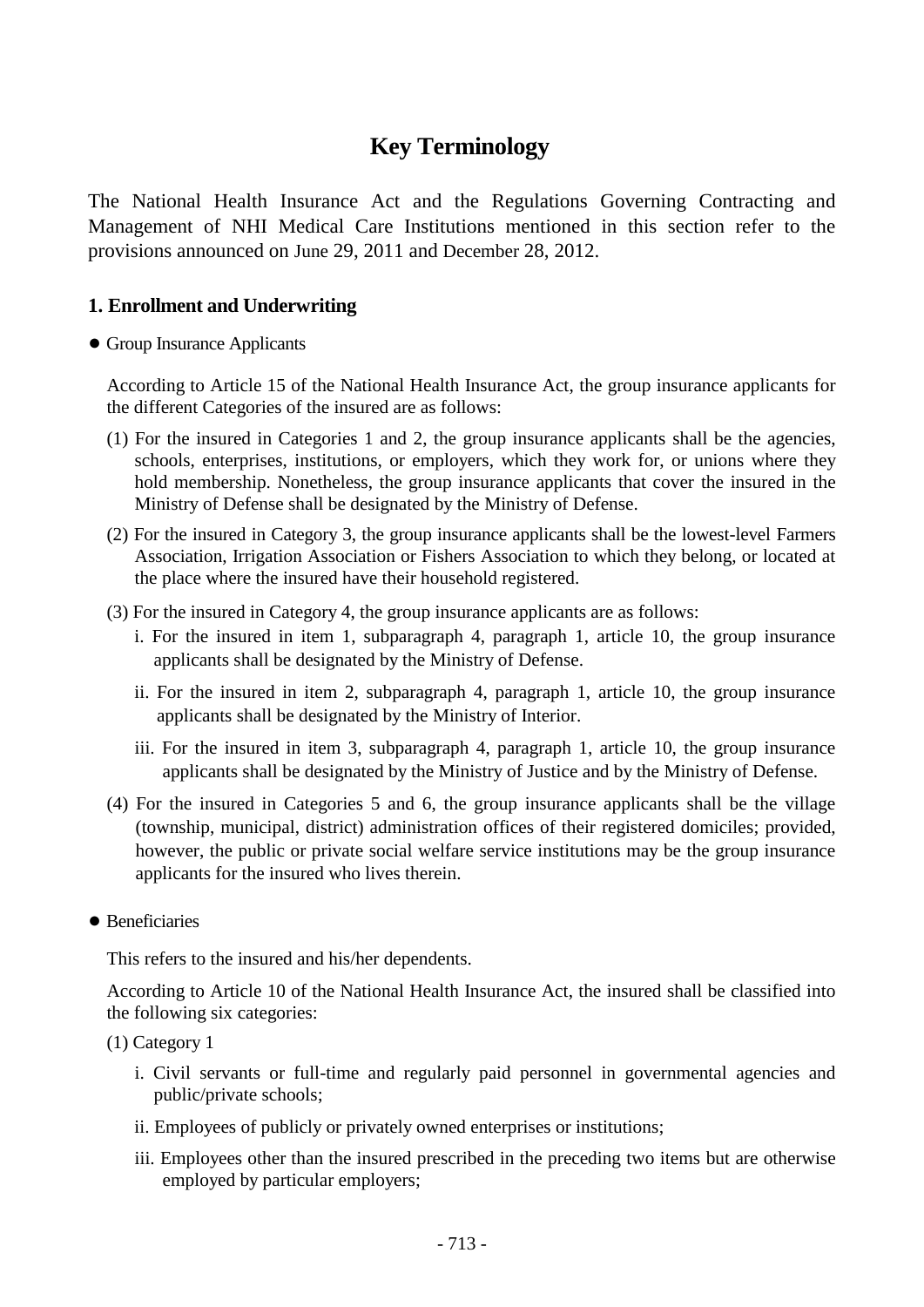- iv. Employers or self-employed owners of business;
- v. Independently practicing professionals and technicians.

#### (2) Category 2

- i. Members of an occupational union who have no particular employers, or who are self-employed;
- ii. Seamen serving on foreign vessels who are members of the National Seaman's Union or the Master Mariners' Association.
- (3) Category 3
	- i. Members of the Farmers' Association or the Irrigation Association, or workers aged over fifteen who are actually engaged in agricultural activities;
	- ii. Class A members of the Fishers Association who are either self-employed or have no particular employers, or workers aged over fifteen who are actually engaged in fishery activities.

(4) Category 4

- i. Military servicemen whose compulsory service terms are over two months or who are summoned to serve in military for more than two months, military school students who receive grants from the government, military servicemen's dependents who lost their support recognized by the Ministry of Defense, and military decedent's families who are receiving pensions due to the death of their decedents.
- ii. Men at age for enlisting in the military, who are currently in military-substitute service.
- iii. Those who are serving sentences in correctional institutions or receiving punishments from police and military court-martial. However, this is not applicable to those who are serving sentences of less than two months or are under parole.
- (5) Category 5

Members of a household of low-income families as defined by the Social Support Law.

#### (6) Category 6

- i. Veterans, household representatives of survivors of veterans;
- ii. Representatives or heads of household other than the insured or their dependents prescribed in subparagraphs 1 to 5 and the preceding item of this subparagraph.

The standard for identification and qualification of the workers actually engaged in agricultural activities under item (1) of subparagraph 3 and the workers actually engaged in fishery activities under item (2) of subparagraph 3 shall be established jointly by the central agricultural competent authority and the Competent Authority.

According to Article 2 of the National Health Insurance Act, dependents refers to:

- (1) The insured's spouse who is not employed.
- (2) The insured's lineal blood ascendants who are not employed.
- (3) The insured's lineal blood descendants within second degree of relationship who are either under twenty years of age and not employed, or are over twenty years of age but incapable of making a living, including those who are in school without employment.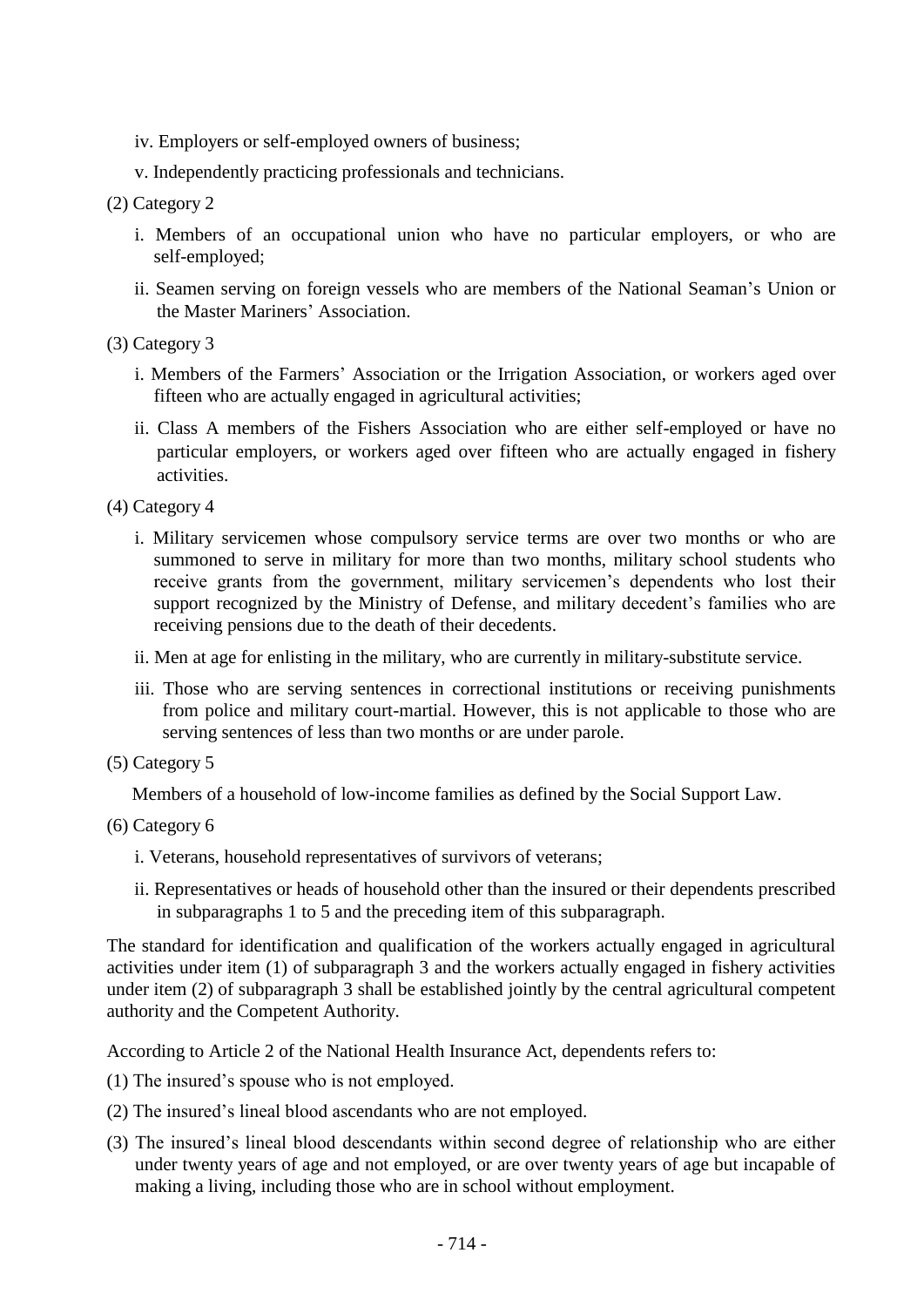- The Insured Payroll-Related Amount
	- (1) According to Article 19 of the National Health Insurance Act:

The insured payroll-related amount for the insured in Categories 1 to 3 shall be subject to a grading table drafted by the Competent Authority and be reported to the Executive Yuan for approval.

The minimum in the said Grading Table of insured payroll-related amount shall be equal to the base salary promulgated by the central competent authority in charge of labor affairs. Upon adjustment of the base salary, such minimum shall be adjusted accordingly.

The insured payroll-related amount of the top level of the Grading Table of insured payroll-related amount has to be kept fivefold higher than the amount in the bottom level, and the said Grading Table has to be revised in one month after the basic salary is adjusted. In case that the number of the insured applicable to the highest level of insured payroll-related amount exceeds three percent of the total number of the insured for twelve consecutive months, the Competent authority shall readjust the Grading Table of the insured payroll-related amount to advance a higher level starting from the following month.

- (2) According to Article 20 of the National Health Insurance Act, the insured payroll-related amount for the insured in Categories 1 and 2 is determined on the following basis:
	- i. Employees: the payroll;
	- ii. Employers and self-employed: the business income;
	- iii. Self-employed individuals and independently practicing professionals and technicians: the income from professional practice.

If the insured prescribed in Categories 1 and 2, has no stable income, the insured shall select the proper insured payroll-related amount from the Grading Table of insured payroll-related amount and such insured payroll-related amount shall be examined by the Insurer, who may make adjustment at its own discretion if the insured payroll-related amount is found inappropriate.

- (3) According to Article 22 of the National Health Insurance Act, the insured payroll-related amount applicable to the insured in Category 3 shall be the average amount for those specified under items 2, 3 of subparagraph 1, and subparagraph 2 of paragraph 1, Article 10; provided, that the Insurer may adjust the level of insured payroll-related amount according to the financial viability of the insured and their dependents.
- (4) According to Article 23 of the National Health Insurance Act, the premium of the beneficiaries in Categories 4 to 6 shall be calculated according to the averaged actuarial premium based on the total number of the beneficiaries in accordance with Article 18.
- The Average Insured Payroll-Related Amount

The Average Insured Payroll-Related Amount is calculated as follows:

Total of (amount for different types of premium base  $\times$  number of the insured under each category) / Number of the insured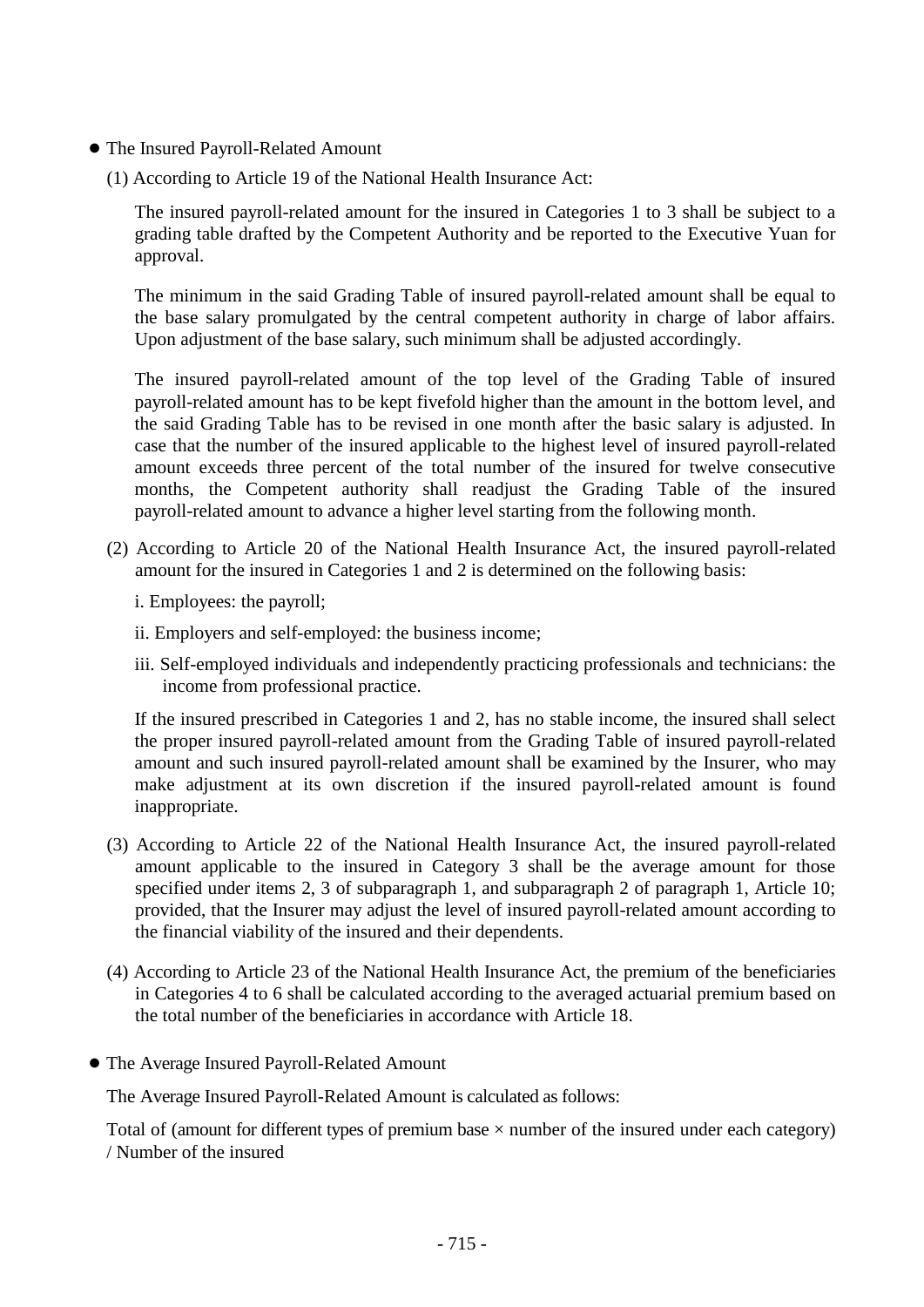#### ● NHI Premium Contribution Rates

Beneficiaries under the National Health Insurance program are divided into six categories, and the premium contribution rates to be borne or subsidized by the insured, the group insurance applicant, and the government vary depending on the category of beneficiaries (see table below).

| Category of Beneficiaries |                                                                                                                                                                                                                              |                                  | Contribution Rates (%) |                                  |                  |
|---------------------------|------------------------------------------------------------------------------------------------------------------------------------------------------------------------------------------------------------------------------|----------------------------------|------------------------|----------------------------------|------------------|
|                           |                                                                                                                                                                                                                              |                                  | The<br>Insured         | Group<br>Insurance<br>Applicants | Government       |
| Category 1                | Civil Servants, Voluntary Military<br>Personnel, Government<br>Employees                                                                                                                                                     | The Insured<br>and<br>Dependents | 30                     | 70                               | $\boldsymbol{0}$ |
|                           | Private School Faculty and Staff                                                                                                                                                                                             | The Insured<br>and<br>Dependents | 30                     | 35                               | 35               |
|                           | <b>Employees with Certain</b><br>Employer(s) in Public or Private<br><b>Enterprises or Institutions</b>                                                                                                                      | The Insured<br>and<br>Dependents | 30                     | 60                               | 10               |
|                           | Employers, Self-employed<br><b>Business Owners, Independently</b><br>Practicing Professionals and<br>Technicians                                                                                                             | The Insured<br>and<br>Dependents | 100                    | $\boldsymbol{0}$                 | $\boldsymbol{0}$ |
| Category 2                | <b>Occupational Union Members</b><br>Without Specific Employers,<br>Alien Seamen                                                                                                                                             | The Insured<br>and<br>Dependents | 60                     | $\boldsymbol{0}$                 | 40               |
| Category 3                | Farmers, Fishermen, and Members<br>of Irrigation Associations                                                                                                                                                                | The Insured<br>and<br>Dependents | 30                     | $\mathbf{0}$                     | 70               |
| Category 4                | Military Conscripts, Military<br>School Students on Scholarships,<br><b>Widows of Deceased Military</b><br>Personnel on Pensions, Males<br>Performing Alternative Military<br>Service, Inmates at Correctional<br>Facilities | The Insured                      | $\boldsymbol{0}$       | $\boldsymbol{0}$                 | 100              |
| Category 5                | Low-income Households                                                                                                                                                                                                        | The Insured                      | $\mathbf{0}$           | $\boldsymbol{0}$                 | 100              |
| Category 6                | Veterans, Household<br>Representatives of Survivors of<br>Veterans                                                                                                                                                           | The Insured                      | $\mathbf{0}$           | $\boldsymbol{0}$                 | 100              |
|                           |                                                                                                                                                                                                                              | Dependents                       | 30                     | $\boldsymbol{0}$                 | 70               |
|                           | <b>District-level Residents</b>                                                                                                                                                                                              | The Insured<br>and<br>Dependents | 60                     | $\boldsymbol{0}$                 | 40               |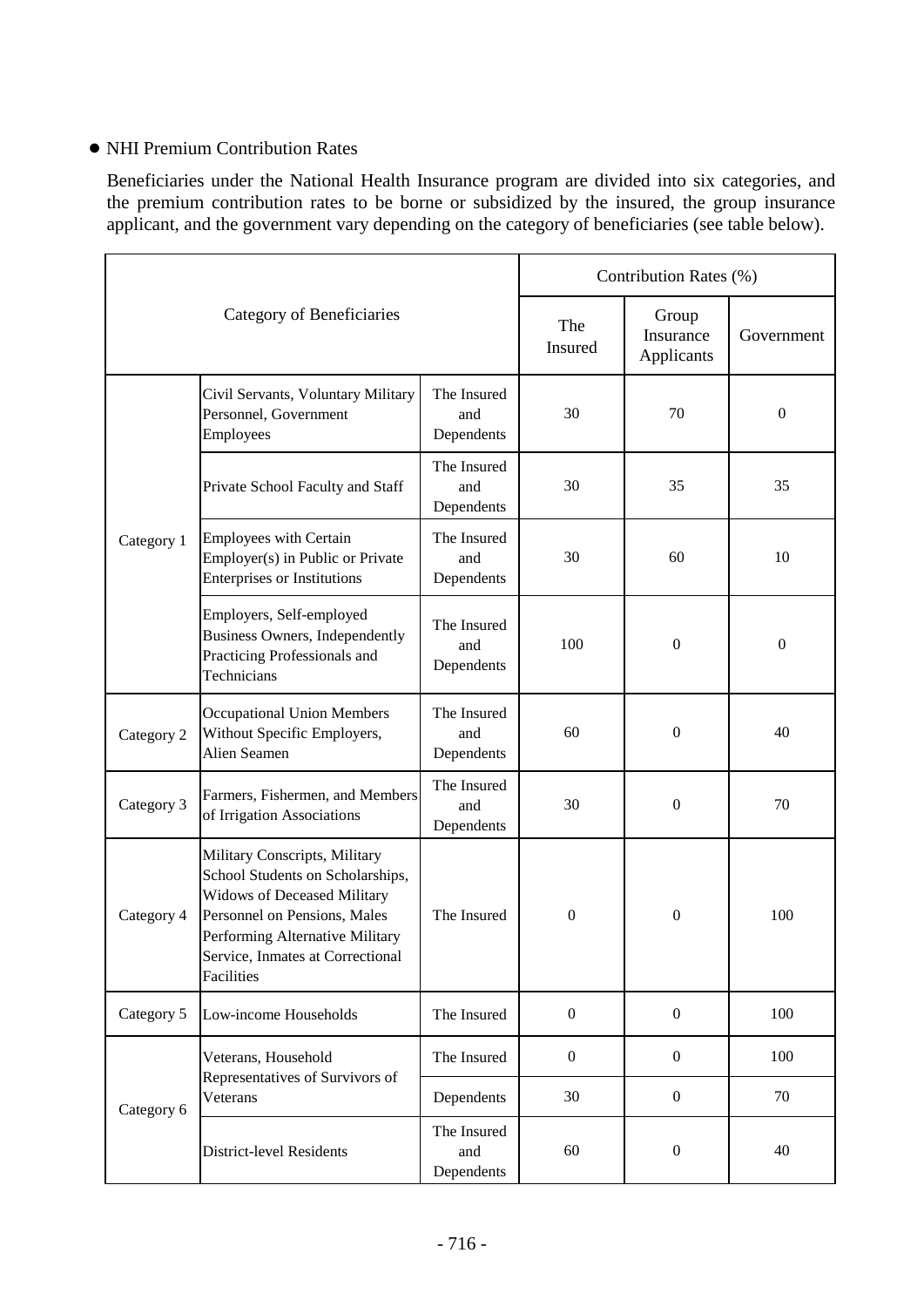National Health Insurance charges different levels of premium based on the insured payroll-related amount, premium rate, and contribution or subsidy rate. The formula are shown below.

(1) Contribution from the insured and dependents:

i. The insured and dependents in Categories 1 to 3:

The insured payroll-related amount  $\times$  Premium rate  $\times$  Contribution rate  $\times$  (1 + Number of dependents)

ii. Dependents in Item 1 of Category 6:

Average premium  $\times$  Contribution rate  $\times$  Number of dependents

iii. The insured and dependents in Item 2 of Category 6:

Average premium  $\times$  Contribution rate  $\times$  (1 + Number of dependents)

(2) Contribution from group insurance applicants:

The insured payroll-related amount  $\times$  Premium rate  $\times$  Contribution rate  $\times$  (1 + Average number of dependents)

- (3) Contribution from government subsidies:
	- i. The beneficiaries in Items 1 to 3 of Category 1:

The insured payroll-related amount  $\times$  Premium rate  $\times$  Contribution rate  $\times$  (1 + Average number of dependents)

ii. The beneficiaries in Categories 2 and 3:

The insured payroll-related amount  $\times$  Premium rate  $\times$  Contribution rate  $\times$  (1 + Number of dependents)

iii. The insured in Categories 4, 5, and Item 1 of Category 6:

Entirely subsidized by the government

iv. Dependents in Item 1 of Category 6:

Average Premium  $\times$  Contribution rate  $\times$  Number of dependents

v. The beneficiaries in Item 2 of Category 6:

Average Premium  $\times$  Contribution rate  $\times$  (1 + Number of dependents)

When the number of dependents exceeds 3, the payment shall be calculated on the basis of only three dependents. The number of dependents in Items 1 to 3 of Category 1 shall be the average number of the dependents that the insured in Items 1 to 3 of Category 1 actually have. The average number of dependents is set at 0.62 in 2015.

## **2. Financial Status**

● Premiums Receivable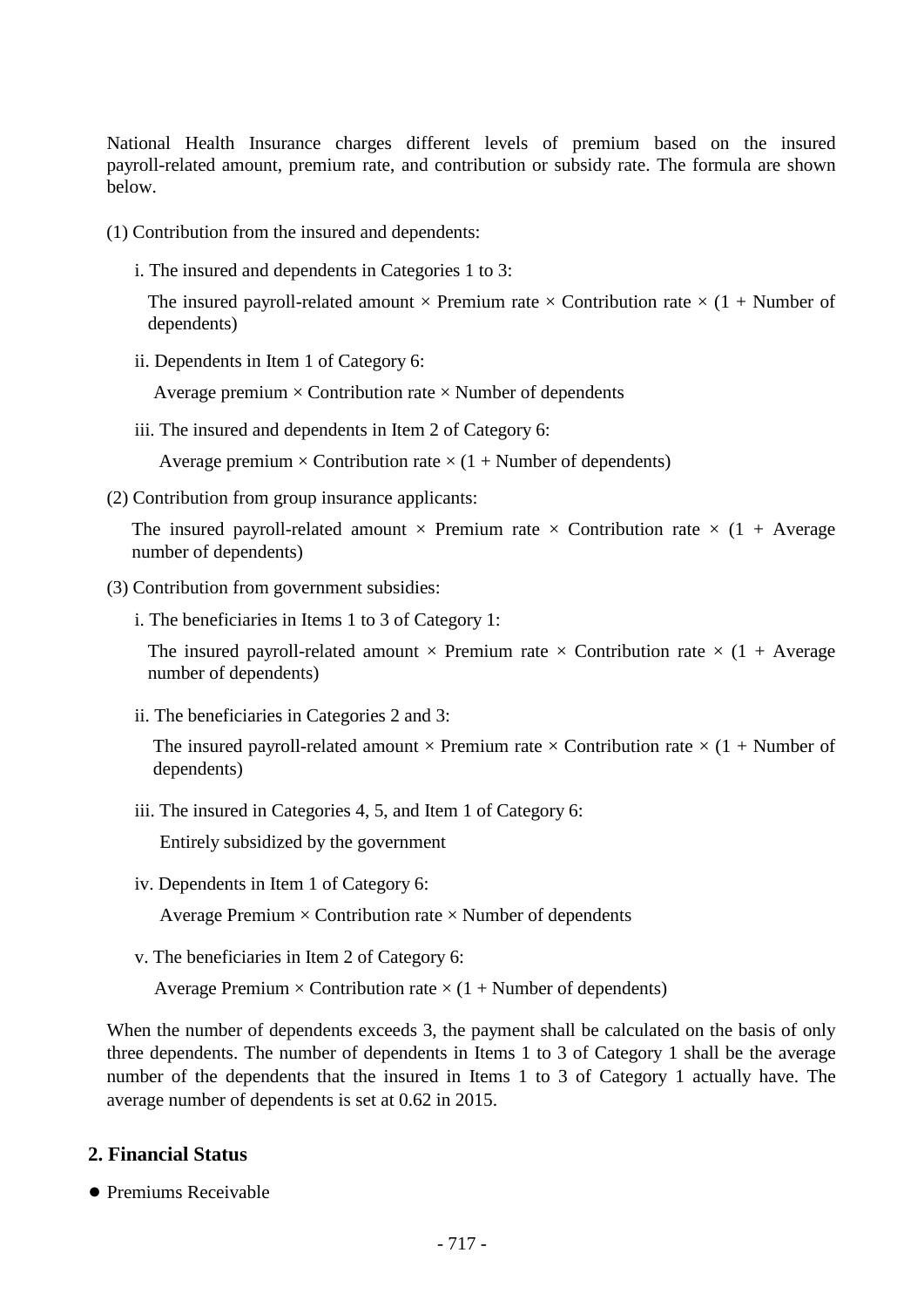This refers to the premium amounts that are receivable with receipt each month (year). They do not include supplementary premiums, the shortage of the 36 percent of the annual health insurance budget, the lowest amount which should be burdened by the government according to law, and delinquency charges receivable.

● Premiums Collected

This refers to the premium amounts that are received with receipt each month (year). They do not include supplementary premiums, the shortage of the 36 percent of the annual health insurance budget, the lowest amount which should be burdened by the government according to law, and delinquency charges collected.

● Collection Rate

(Premiums Collected / Premiums Receivable)  $\times$  100

● Statutory Government Subsidies

This refers to the subsidy amount payable by the government pursuant to Article 27 of the National Health Insurance Act.

● Government Subsidies to Specific Targets

This refers to the separately-budgeted government subsidies for premium payments which were originally payable by the insured or the group insurance applicants pursuant to the National Health Insurance Act.

● Supplementary Premiums

This refers to the premiums collected pursuant to Articles 31 and 34 of the National Health Insurance Act.

● Delinquency Charges

A grace period of fifteen days shall be allowed in case that the group insurance applicants, the insured, or the premium withholder do not pay the premium during the period provided in the National Health Insurance Act. If payment is not made by the end of the grace period, an overdue charge of 0.1 percent of the amount payable shall be levied for each day of delay after the expiry day of the said grace period until the premium is fully paid. The maximum delinquency charge is capped at 15 percent for the group insurance applicants and premium withholder, 5 percent for the insured. Small delinquency charges under a certain amount, as determined by the competent authority, do not have to be paid.

● Collection Rate of Delinquency Charges by Number

(Number of Delinquency Charges Collected / Number of Delinquency Charges)  $\times$  100

● Collection Rate of Delinquency Charges

(Delinquency Charges Collected / Delinquency Charges Receivable)  $\times$  100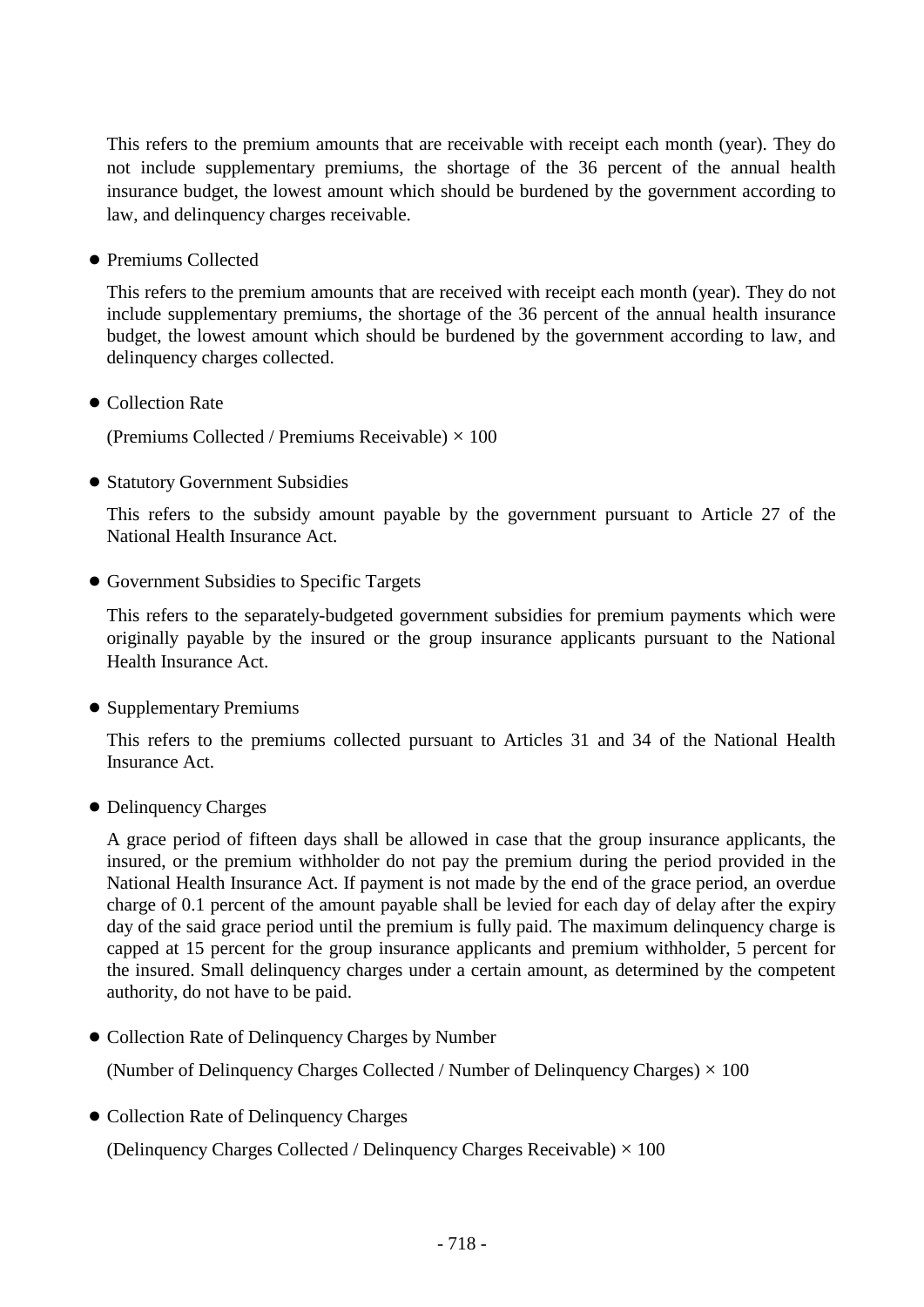#### ● Reserve Fund

According to Article 76 of the National Health Insurance Act

In order to balance the insurance finances, this insurance shall set aside a reserve fund from the following sources:

- (1) Surplus from each fiscal year;
- (2) Premium overdue charges of this Insurance;
- (3) Profits generated from the management of the reserve fund.
- (4) Social health and welfare surcharge on tobacco and alcoholic products imposed by the government.
- (5) Incomes from sources with statutory grounds other than this Act.

Deficiency in the balance of insurance revenue and expenditure of each fiscal year shall be recovered by the reserve fund first.

● Revenues from Contribution of Tobacco

According to Article 4 of Tobacco Hazards Prevention Act, a health and welfare surcharge of NT\$20 per pack shall be imposed for tobacco products. According to the Allotment and Operation Regulation of the Tobacco Products Health and Welfare Surcharge, which was revised and promulgated by the Ministry of Health and Welfare and the Ministry of Finance on October 15, 2015, and was implemented in September 2015, the ratio of allocation to the reserve fund of the National Health Insurance decreases from 70 percent to 50 percent.

● Revenues from Surplus of Lotteries

According to Article 3 of the Regulations for Establishing of the Ministry of Finance Lotteries Supervisory Commission, 5 percent of the surplus of lotteries shall be allocated to the reserve fund of the National Health Insurance.

● Insurance Costs

Medical benefits, interest expenses, bad debt, and other expenses incurred from the NHI's insurance administration.

## **3. Contracting and Management of Medical Care Institutions**

● Contracted Categories of Medical Care Institutions

In accordance with Article 59 of the Enforcement Rules of the National Health Insurance Act, local community hospitals, metropolitan hospitals and academic medical centers refer to those local community hospitals, metropolitan hospitals and academic medical centers which have been evaluated and designated by hospital accreditation conducted by the competent authority.

● Insured Beds

Beds that are provided by contracted hospitals to beneficiaries without collecting the fees needed for the balance billing.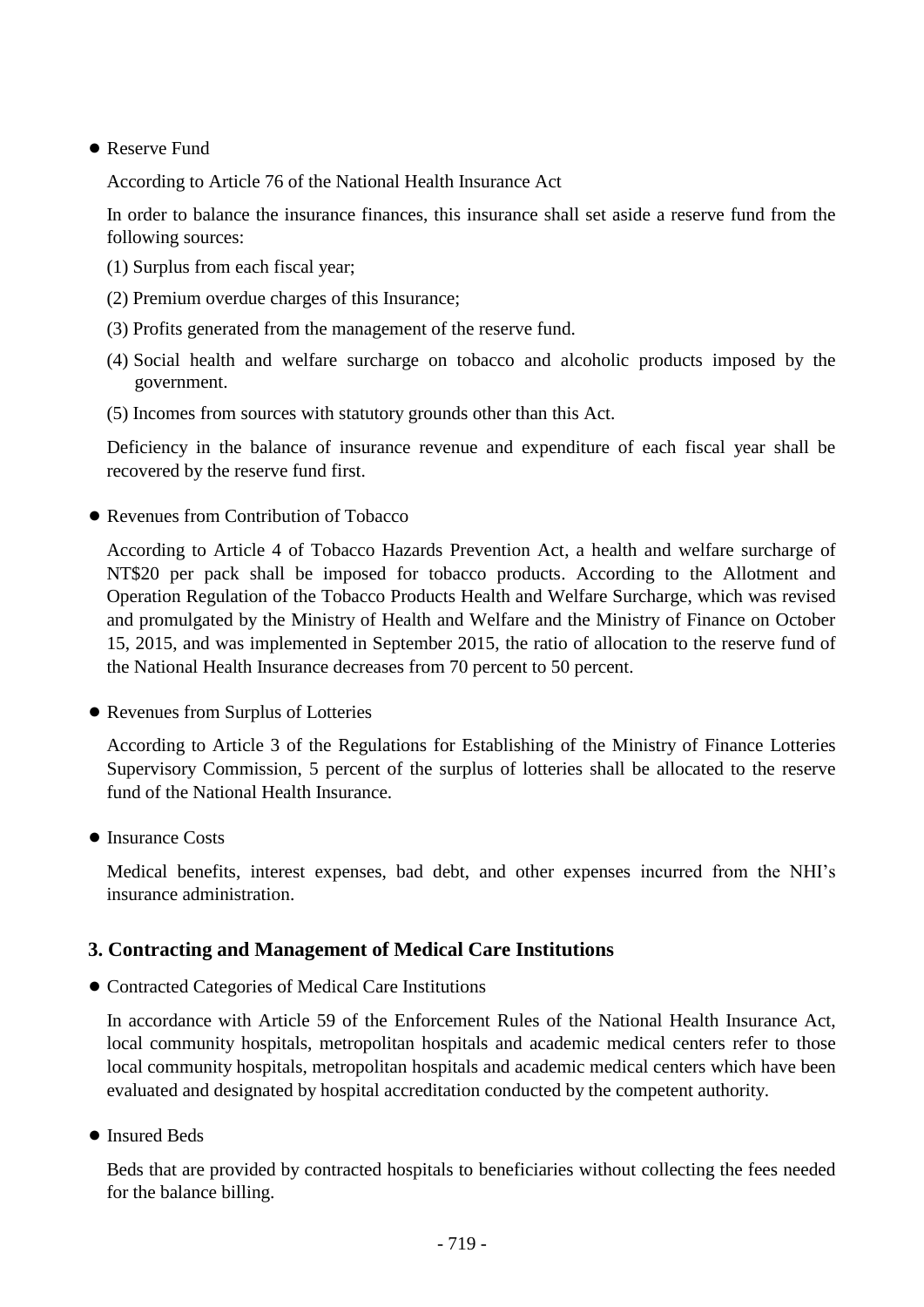● Partially Insured beds

Beds that are provided by contracted hospitals to beneficiaries with collecting the fees needed for the balance billing.

● The Proportion of Insured Acute Beds

((Insured acute beds − emergency observation beds − hemodialysis beds − peritoneal dialysis beds − nursery beds) in contracted hospitals / (Acute beds − emergency observation beds − hemodialysis beds – peritoneal dialysis beds – nursery beds) in contracted hospitals)  $\times$  100

● The Proportion of Insured Chronic Beds

(Insured chronic beds in contracted hospitals / Chronic beds in contracted hospitals)  $\times$  100

● Corrections

In accordance with Article 36 of the Regulations Governing Contracting and Management of NHI Medical Care Institutions, the insurer may impose one contract-violation point to the insurance medical care institutions for any of the following circumstances:

- (1) Patient transfer not conducted in accordance with medical laws or laws and regulations in relation to the National Health Insurance;
- (2) Violation of Articles 10 to 14, Articles 16 to 17, Article 25, Paragraph 2 of Article 32, Article 33 or Article 34;
- (3) Failure to audit the medical papers of insurance beneficiaries in accordance with the Regulations Governing the Medical Services Covered under National Health Insurance. Notwithstanding, the above may not apply to the case where the NHI IC card is later submitted for inspection after emergency treatment is given.
- (4) Failure to return the medical expenses paid by insurance beneficiaries at their own expenses, as stipulated by the Regulations;
- (5) Failure to charge insurance beneficiaries the fees they shall pay at their own expenses or declare medical expenses, as stipulated by the Regulations;
- (6) Improper solicitation of patents for accepting medical services covered by the insurance and such behavior penalized by the health competent authority;
- (7) Improper request for difference payment from a beneficiary with the difference exceeding the maximum benefit set by the insurer;
- (8) In violation of Article 73 of the Act; or
- (9) Failure to rectify the situation within the deadline set forth by the insurer.
- Penalties

In accordance with Article 37 of the Regulations Governing Contracting and Management of NHI Medical Care Institutions, the insurer may deduct ten times of the reported medical expenses by the insurance medical care institutions based on the average total value of the most recent quarter of their locations should the insurance medical care institutions be found under any of the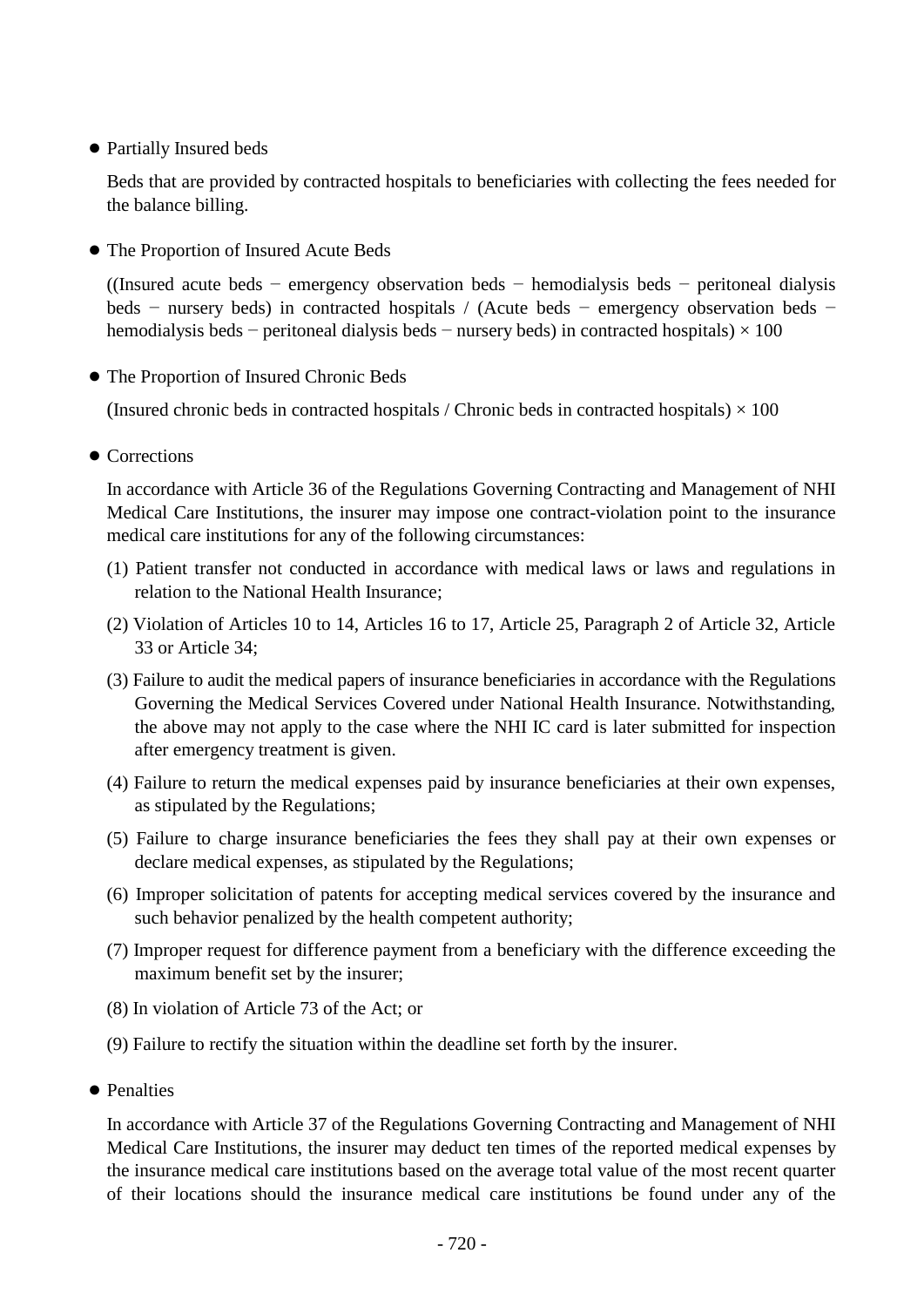following circumstances:

- (1) Failure to provide medical services according to prescriptions, medical history or other records;
- (2) Provision of medical services without diagnoses from physicians;
- (3) Prescriptions or medical expenses reported not recorded in medical history or records;
- (4) Failure to produce medical history or records to facilitate the reporting of medical expenses;
- (5) Declaration of medical expenses knowing that patients use insurance certificates of others;
- (6) Retention of personnel who are not qualified medical personnel to conduct medical personnel's duties other than those of physicians;

The insurer may directly deduct the medical expenses payable to the insurance medical care institutions for the abovementioned deductions.

- Suspension of Contract
	- (1) In accordance with Article 38 of the Regulations Governing Contracting and Management of NHI Medical Care Institutions, the insurer shall suspend the contract for one month if the insurance medical care institution has any of the following circumstances during the term of the contract. Notwithstanding, in the case of contracted hospitals, the insurer may suspend the medical department or specific service item which violates the requirement, or the outpatient, inpatient services in whole or in part for one month in accordance with the seriousness of the violation.
		- i. Violation of Article 68 or Paragraph 1 of Article 80 and again after three disciplinary actions by the insurer;
		- ii. Violation of Article 36 and subject to the punitive measure of three contract-violation points and the same violation again;
		- iii. One of the subparagraphs in the preceding article after medical expenses being deducted three times;
		- iv. Refusal to provide appropriate medical services to insurance beneficiaries and such offense being significant.
	- (2) In accordance with Article 39 of the Regulations Governing Contracting and Management of NHI Medical Care Institutions, the insurer may suspend the contract for one to three months if the contracted insurance medical care institution has any of the following circumstances during the term of the contract. Notwithstanding, in the case of contracted hospitals, the insurer may suspend the medical department or specific service item which violates the requirement, or the outpatient, inpatient services in whole or in part for one to three months in accordance with the seriousness of the violation.
		- i. Declaration of medical expenses incurred by non-beneficiaries in the name of beneficiaries;
		- ii. Provision of medications, nutrient supplements or other items not necessary for treatments to beneficiaries, registration of unnecessary medical services and declaration of medical expenses;
		- iii. Falsifying medical expenses by forging medical records with no diagnosis or treatment rendered;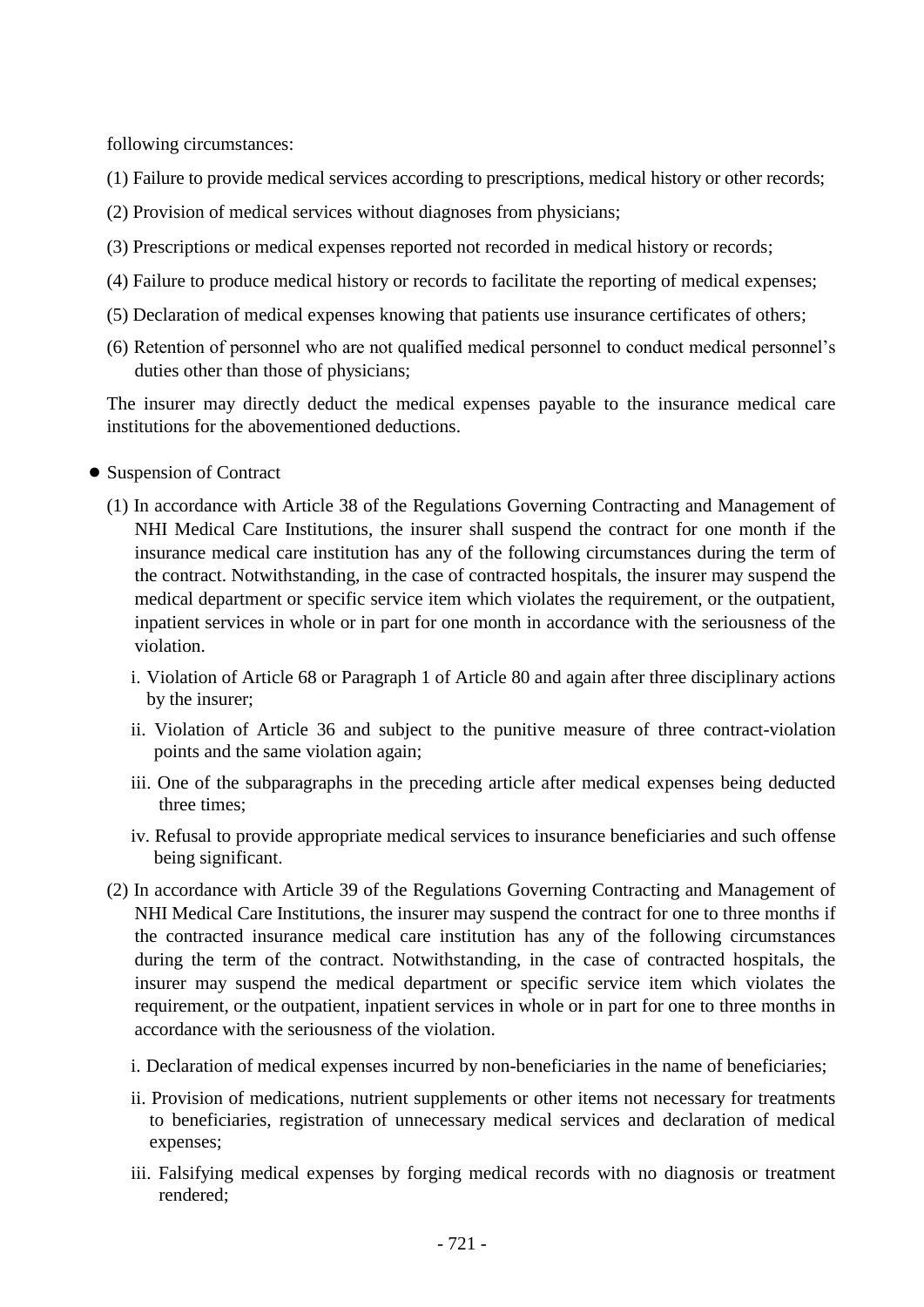- iv. Other unscrupulous behavior or false certifications, reports or statements in order to declare medical expenses; or
- v. Retention of personnel who are not qualified physicians to provide medical services for beneficiaries and declaring medical expenses by the contracted medical care institution.
- Termination of Contract

In accordance with Article 40 of the Regulations Governing Contracting and Management of NHI Medical Care Institutions, the insurer shall terminate the contract if the contracted insurance medical care institution has any of the following circumstances. Notwithstanding, in the case of contracted hospitals, the insurer may suspend the medical department or specific service item which violates the requirement, or the outpatient, inpatient services in whole or in part for one year in accordance with the seriousness of the violation.

- (1) Insurance medical care institutions or their responsible medical personnel has been suspended pursuant to the preceding Article and the same offence was found within five years after the completion of such suspension;
- (2) Unscrupulous behavior or false certifications, reports or statements to declare medical expenses and such offense being significant;
- (3) Violation of medical laws and regulations, and practicing licenses revoked by the competent health authority;
- (4) The contracted insurance medical care institution retains personnel who are not qualified physicians to provide medical services for beneficiaries and declare medical expenses, which is deemed as a serious violation.
- (5) Reporting of false dates in order to declare the expenses for medical services rendered to insurance beneficiaries during the period when the contract is suspended; or requesting other insurance medical care institutions to declare such expenses;
- (6) Contract terminated or suspended for a year pursuant to the above subparagraphs 1-5, and aforesaid offenses found within one year of resumed contracting after the previous contract termination or suspension of the contract.

No application for contracting is permitted within one year after the termination of the contract pursuant to the preceding paragraph.

## **4. Medical Benefits**

● Number of Outpatient Cases

The number of outpatient cases was claimed by contracted medical care institutions; delivery institutions were excluded.

● Number of Inpatient Cases

The number of inpatient cases was claimed by contracted medical care institutions. For the filing of inpatient cases, if the beneficiary has not checked out of the hospital at the end of the month, the expenses should be filed altogether after the beneficiary has checked out. For chronically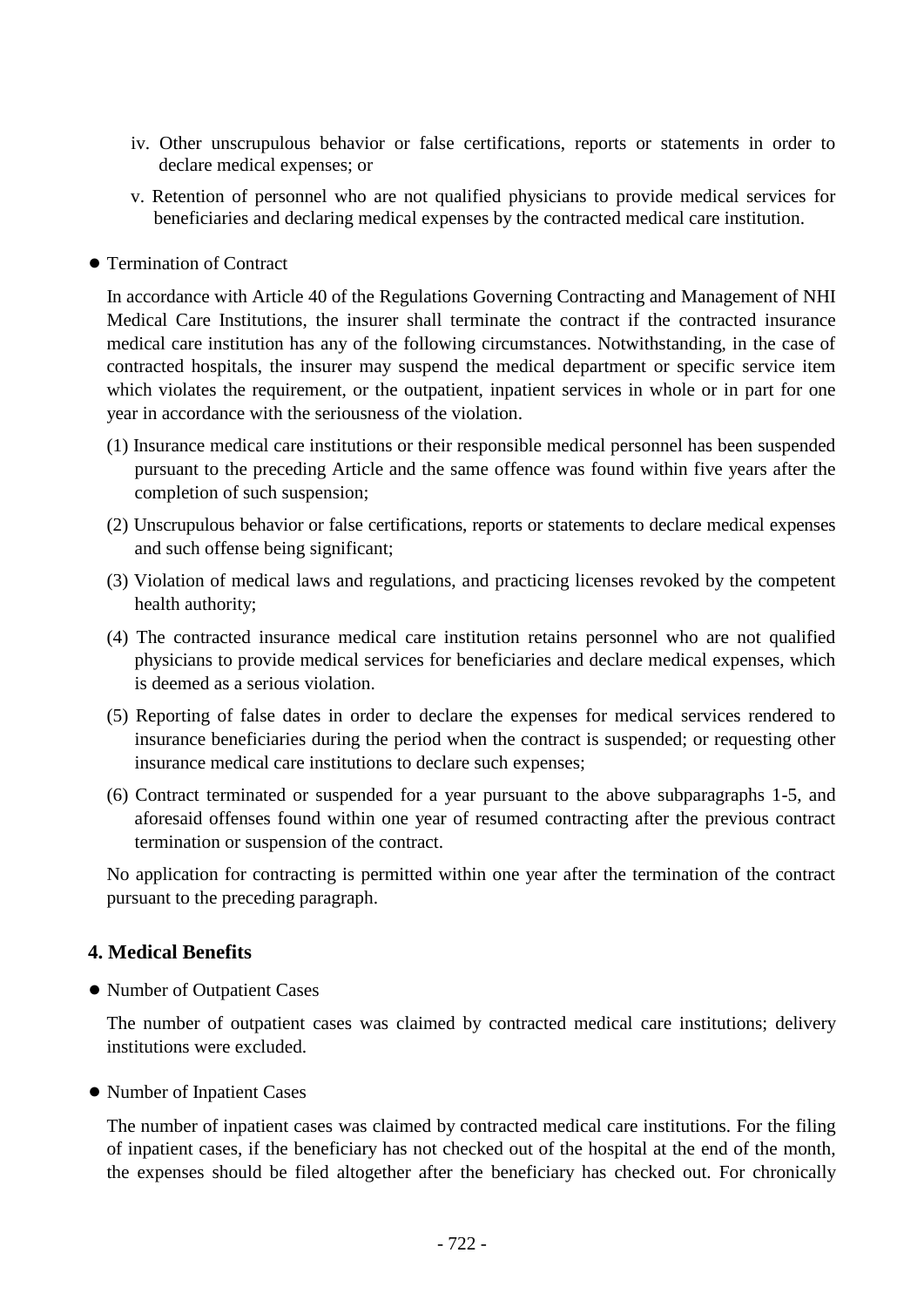hospitalized patients, filing may be done every two months. Monthly filing is also allowed if deemed necessary.

● Medical Points

Requested Points + Copayment

● Requested Points

This refers to those being claimed on such year or month.

● Approved Medical Benefit Payments (points)

The payments (points) that are granted in accordance to the fee incurred on such year or month after initial verification.

● Copayment

This refers to the medical expense borne by the beneficiary when visiting a contracted medical care institution for treatment.

● Inpatient Days

This refers to the days starting from the day that the beneficiary is checked into the hospital, including days occupying acute and chronic beds, until the day the beneficiary is checked out of the hospital (but the day of checkout is not counted).

● Average Medical Points per Case

Medical Points / Number of Cases

● Average Medical Points per Day

Medical Points / Days in the Hospital

● Average Length of Stay

Days in the hospital / Number of Cases

- Reimbursement of Advanced Medical Expenses for Out-of-Plan Services
	- (1) According to Article 55 of the National Health Insurance Act, the following may apply for reimbursement of self-advanced medical expenses from the insurer:
		- i. Those within the Taiwan area who avail of medical visit from non-contracted medical institutions due to emergency or childbirth;
		- ii. Those outside of the Taiwan area who are afflicted with special illness as determined by the insurer and requiring local medical care due to unforeseen illnesses or emergency childbirth. The reimbursement amount should not be higher than the maximum amount set by the Competent Authority;
		- iii. Those who received medical care services at contracted medical care institutions when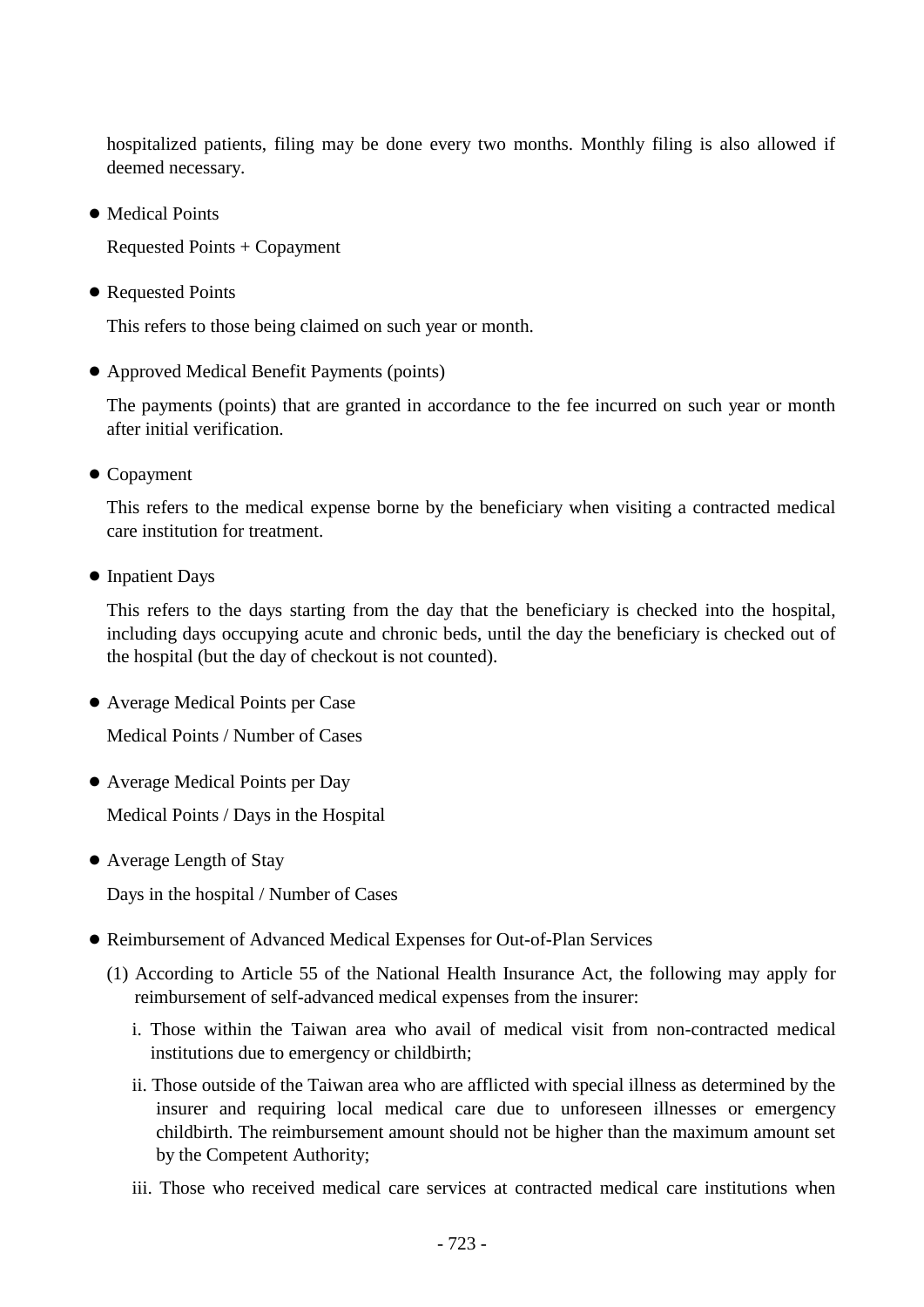their coverage was temporarily suspended but have already paid their premium in full. Those who get medical visits in non-contracted medical care institutions shall fall under the preceding two subparagraphs;

- iv. Those who receive treatment or who give birth in contracted medical institutions and have to self-advanced medical expenses due it is non-attributable to the insured;
- v. Those who have covered their own expenses according to Article 47, the annual accumulation of which has already exceeded the maximum amount set by the Competent Authority.
- (2) According to Article 56 of the National Health Insurance Act, the insured should apply for reimbursement of self-advanced medical expenses according to the preceding article in the following deadlines:
	- i. Insured persons under subparagraphs 1, 2, or 4 must apply for reimbursement of medical expenses within six months from the day of emergency treatment, or outpatient treatment, or discharge from the hospital. After the deadline, no application will be accepted. Sailors on an ocean-going fishing ship shall apply for reimbursement within six months from the date they come back from the sea.
	- ii. Insured persons under subparagraph 3 should apply for reimbursement within six months from the day relevant expenses are paid in full; this is applicable for cases within the last five years.
	- iii. Insured persons under subparagraph 5 should apply for reimbursement before June 30 of the following year.

The Competent Authority shall determine the documents required of insured persons applying for reimbursement of self-advanced medical expenses, reimbursement standards and procedure, and other relevant matters.

● Case-payment Cases

Case-payment Cases refer to those specified under Part VI of the National Health Insurance Medical Benefits and Reimbursement Schedule.

● Special Cases

Special cases executed in medical institutions that provide insurance which require examinations on a case by case basis.

● Pilot Project

A project that has not been under the payment standard, and shall be planned and promoted by the NHIA or the department of global budget payment system.

● Tw-DRGs Cases

Tw-DRGs Cases refer to those specified under Part VII of the National Health Insurance Medical Benefits and Reimbursement Schedule.

● Inpatient Hospice Care Cases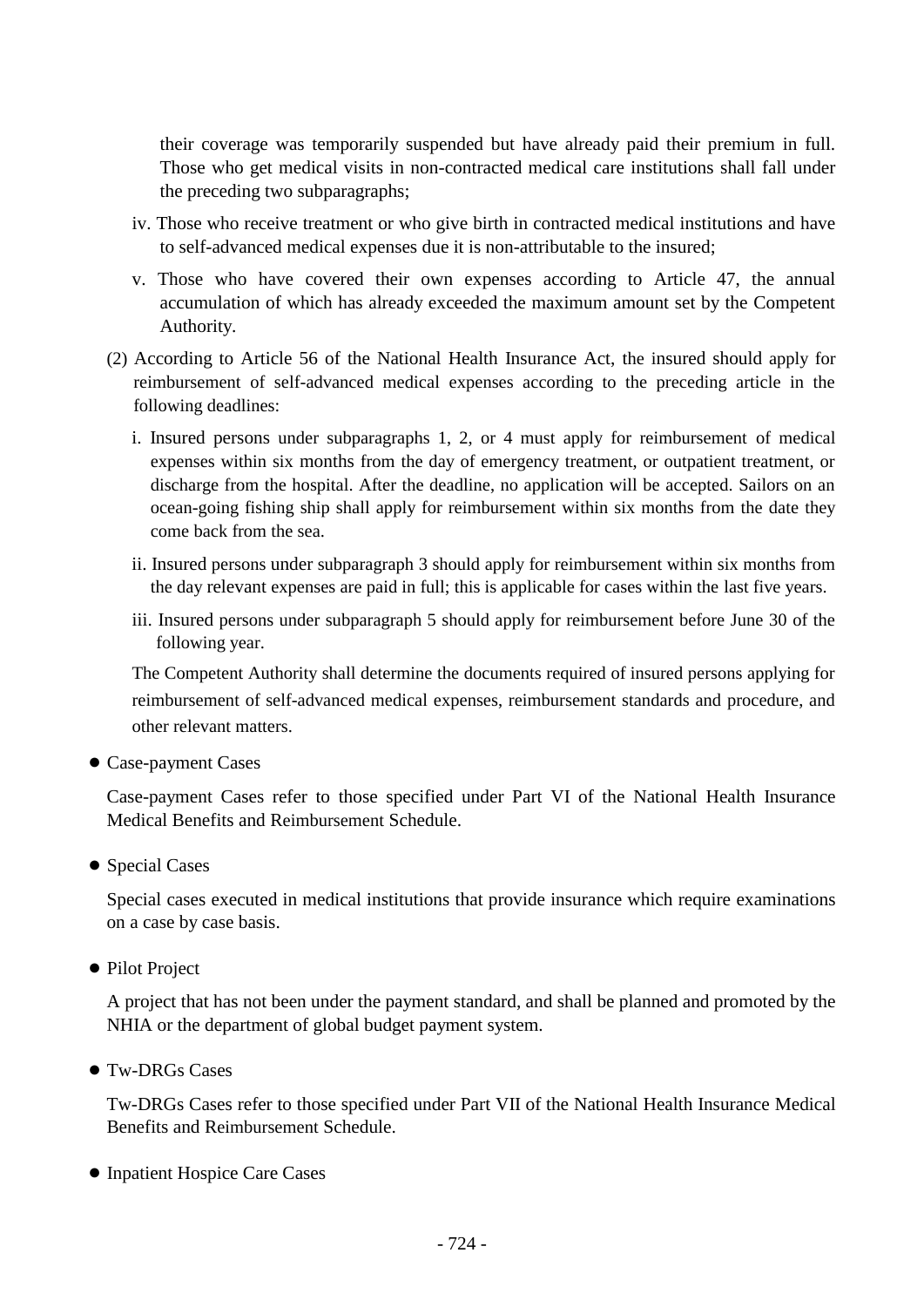Inpatient hospice care cases refer to those specified under section 8, chapter 1, Part II of the National Health Insurance Medical Benefits and Reimbursement Schedule.

● Commission cases

Commission cases refer to entrusted cases which are not covered under the National Health Insurance.

● Delivery Institutions

These include contracted pharmacies, medical laboratories, medical radiology centers, physical therapy clinics, occupational therapy clinics, and pathology centers.

● Major Illnesses/Injuries

This refers to the types of illness and injury according to Article 2 of Regulations Governing the Exemption of the National Health Insurance Beneficiaries from the Co-payment.

● Quarterly Floating Point Value

(Budget for the quarter − Approved non-floating points for general services − Reimbursement of advanced payments) / Approved floating points for general services

For dental institutions (before 2007) and institutions practicing western medicine, the global budget for the current quarter included the additional expenses incurred from new areas applicable to the "Separation of Prescription and Dispensing" policy.

● Quarterly Average Point Value

Budget for the quarter / (Approved non-floating points for general services + Approved floating points for general services + Reimbursement of advanced payments)

For dental institutions (before 2007) and institutions practicing western medicine, the global budget for the current quarter included the additional expenses incurred from new areas applicable to the "Separation of Prescription and Dispensing" policy.